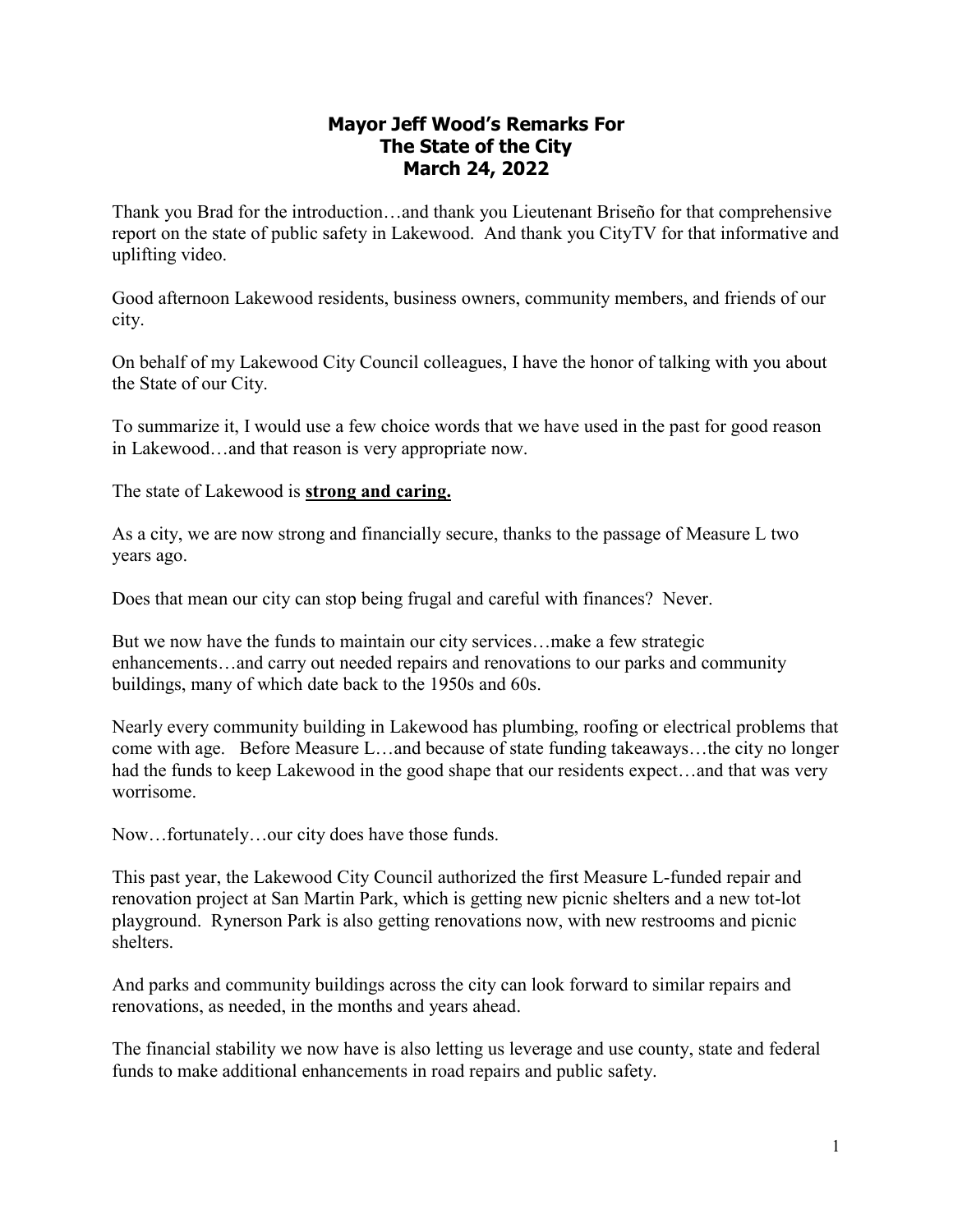In Lakewood, we enjoy being a generally quiet residential community…nestled in the middle of the busy Los Angeles metropolitan area. But, we are not immune to the problems that can occur in our region and state.

One of those problematic trends is the current spike in auto thefts and catalytic converter thefts. And that problem has hit Lakewood too.

We have increased our public education to alert residents to what they can do to help protect their vehicles, including coming to free catalytic converter ID-etching events that the city and the Sheriff's Department have sponsored.

But the problem is bigger than that.

And so the City Council is supporting legislative action at the state level to combat the issue in a deeper way… including bills that would require VIN numbers to be engraved onto catalytic converters prior to the sale of a vehicle…and would prohibit the cash sale of used converters.

But state legislative action may take time…and its outcome and impact is unclear. And so the City Council has decided to take greater action locally to combat the problem of catalytic converter theft, auto theft, and other crimes.

==========

On Tuesday, the City Council passed a program of enhancements to public safety in Lakewood, which we are calling the "Neighborhood Safety Enhancement Plan."

The plan includes:

- Increased Deputy Sheriff patrols at night in Lakewood neighborhoods, through the use of overtime.
- Lakewood will also hire Private Security Guards to patrol neighborhoods at night, working in close collaboration with the Lakewood Sheriff's Station.

Our first preference will be to use Deputy Sheriffs for the increased patrols, but the Sheriff's Department countywide is currently limited in staffing and not allowing cities to add permanent patrol positions to their contracts.

The Security Guards will not carry out law enforcement actions, but will observe and report to Deputy Sheriffs for fast response. They will also provide a highly-visible overnight presence driving through Lakewood neighborhoods nearly doubling the number of patrol cars normally on Lakewood streets overnight.

The Security Guards will be hired on a three-month contract, and their effectiveness will be evaluated over that time period before a decision is made on continuing their service.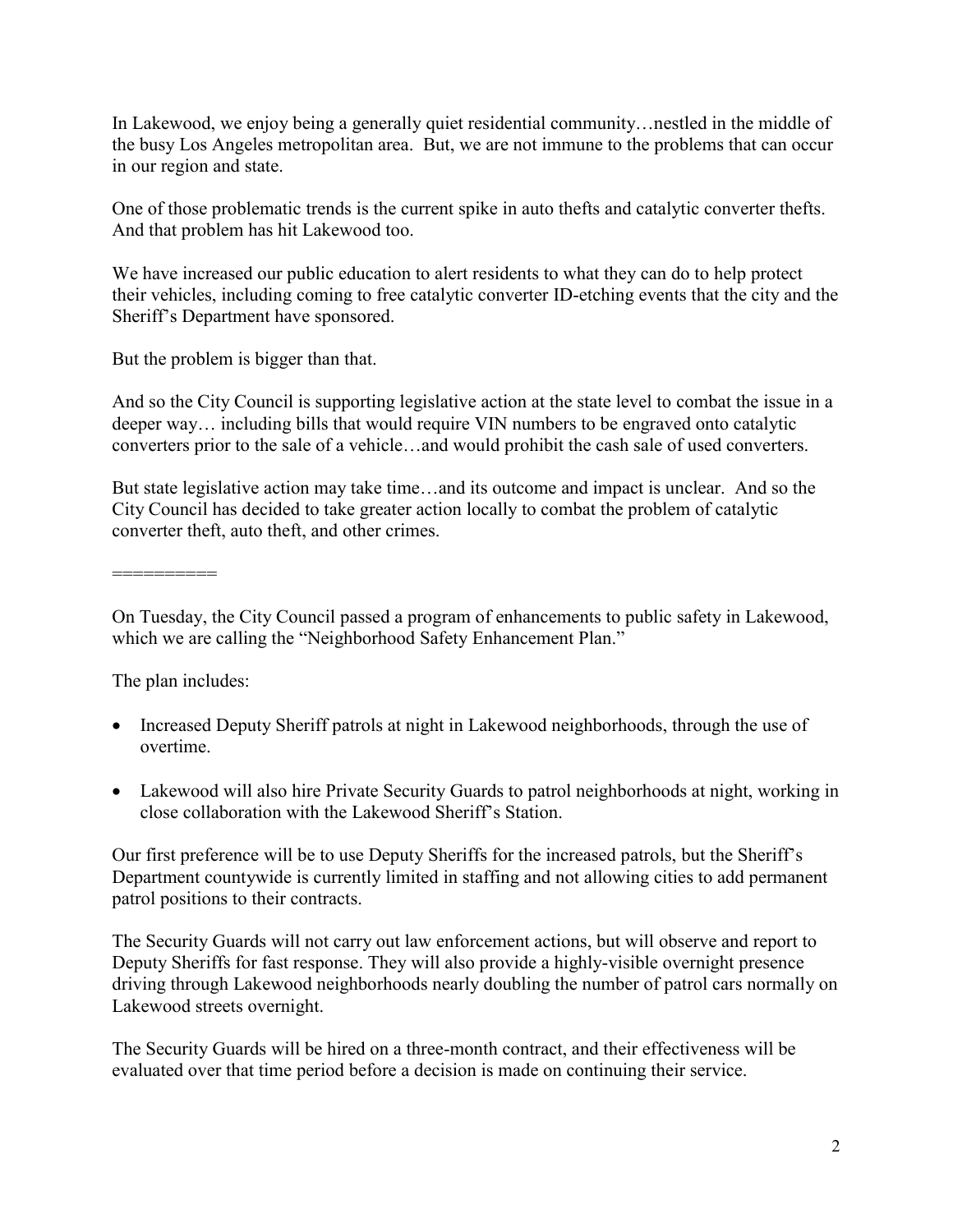I have received positive feedback from residents who shared that they will feel safer knowing that additional Deputy Sheriffs and Security Guards will be driving down their streets at night… keeping an eye on our community…and being seen by anyone thinking of committing illegal activity in Lakewood.

 Through our new program, we will also expand the number of Automatic License Plate Reading cameras in Lakewood.

The cameras…part of our Advanced Surveillance and Protection System…alert the Lakewood Sheriff's Station when a wanted vehicle has driven by, enabling Deputy Sheriffs to find suspects wanted for criminal activity.

The City of Lakewood's ongoing investment in this high-tech video system…which we've maintained and operated for 9 years now…is above and beyond what most cities do for public safety. And it's paid off with the arrest of several hundred suspects since its installation, including catching wanted suspects before they can commit new crimes in Lakewood.

We'll also create a new rebate program for residents to purchase home security cameras.

These cameras have proven valuable in deterring criminal activity…spotting it when it does happen...and providing evidence that Sheriff's investigators can use to find the suspects.

 Homelessness continues to be a vexing problem in our region …both in terms of the tragic toll on homeless people and the impact on the quality of life for local residents.

Lakewood currently invests in a Deputy Sheriff who spends a large percentage of his time outreaching to homeless people in our city about available services, but also enforcing the law when criminal behavior occurs. Lakewood is now close to approval on a grant that will fund a homeless outreach specialist who will work in Lakewood and two neighboring cities. This added position will work closely with our Deputy Sheriff and enhance Lakewood's overall ability to offer services to the homeless, but also increase our ability to enforce the law when criminal behavior occurs.

- Other parts of our Neighborhood Safety Enhancement Plan include:
	- o Exploring a regional City Prosecutor for pursuing criminal charges against suspects that the L.A. County District Attorney is no longer pursuing.
	- o And stepping up the promotion of programs like Volunteers on Patrol and Neighborhood Watch that allow Lakewood residents to play a valuable role in protecting their neighborhoods and community.

The cost of the Neighborhood Safety Enhancement Plan will be \$400,000. Funds for it will come from Measure L and from Lakewood's share of federal American Rescue Plan funds.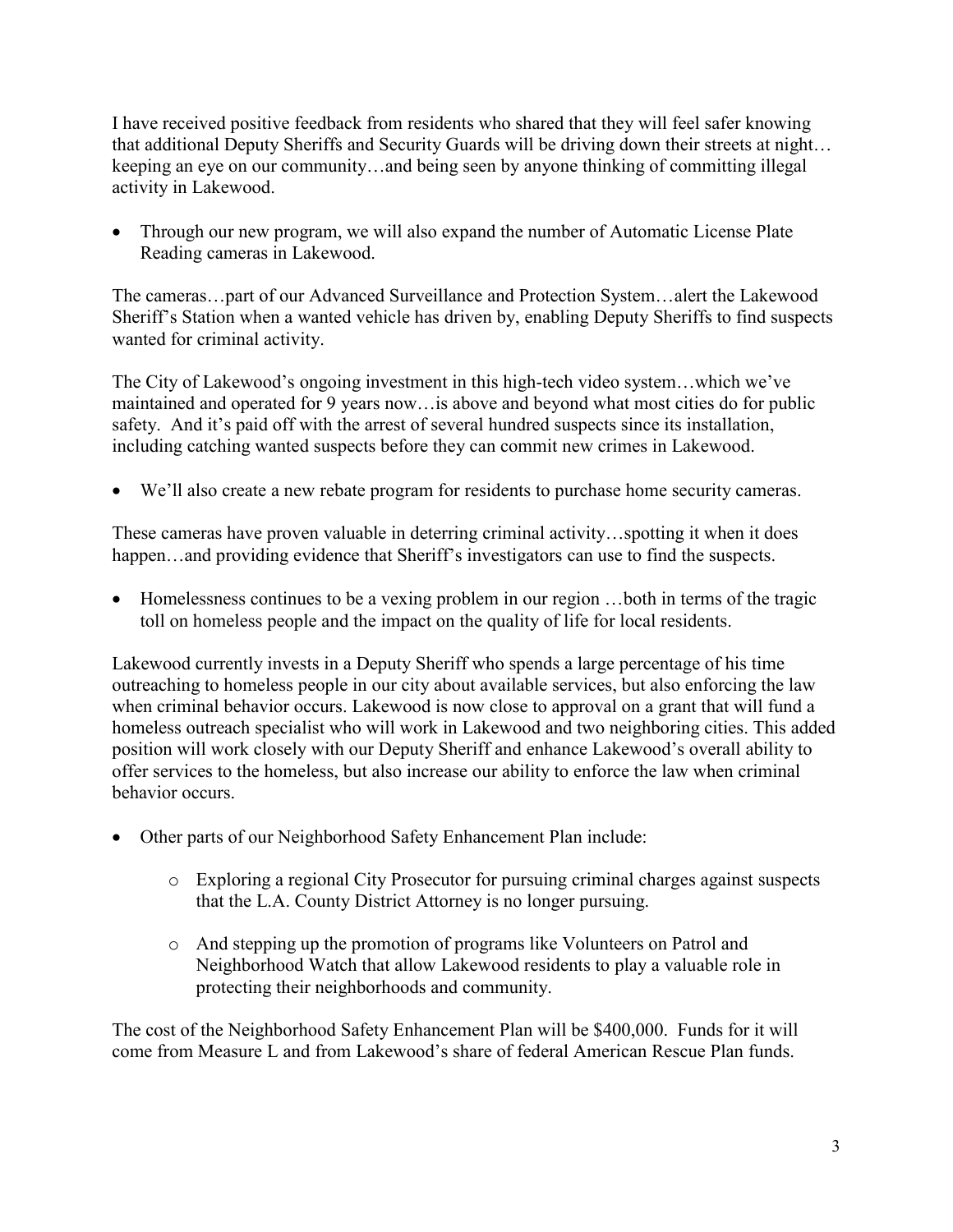Some elements of the plan will be permanent…such as the investment made in additional license plate cameras.

Other elements will be temporary…at least initially… such as the extra nighttime security patrols…but they will have a long-term benefit on the perception of Lakewood as a community that has extra security and enhanced public safety.

That's been a priority of Lakewood since our community began…and we are committed to making that a priority now…and into the future.

===========

I have spoken a fair amount today about law enforcement, but I also want to acknowledge and recognize our L.A. County firefighters in Lakewood, who keep us safe and secure in many vital ways, day-in and day-out.

This past November, we were able to gather for our annual Award of Valor Ceremony to honor our public safety personnel…including our firefighters…who once again protected and saved many Lakewood residents over the past year.

Can I ask our firefighters, sheriff's personnel, and civilian public safety staff to stand for a moment so we can thank them for all that they do to protect and serve us?

Our city's return to a secure financial position…and our continuing commitment to public safety…are two of the major reasons why Lakewood is a strong and caring community. But there's another big reason.

And that's the Lakewood residents and non-profit groups who volunteer to help our community and fellow residents in need.

These past two years of COVID have highlighted the benefits of that strong network of local support and community involvement even more.

It ranges from the volunteers with Meals on Wheels…to our service organizations like Rotary, the Lions Club, the Women's Club and Soroptimists…to Pathways Volunteer Hospice, the Greater Lakewood Chamber of Commerce and businesses that give back to the community…and the Pan American Association and Friends of the Lakewood Libraries…to the Lakewood Education Foundation, our veterans organizations…Neighborhood Watch and sheriff station volunteers…and to groups that help with youth sports, scouting and other activities…and our religious congregations.

And there's more of course.

If you volunteer in Lakewood, can you stand up or wave? Let's take a moment to thank all the people in these organizations and others who volunteer their time to help their community and their neighbors in need?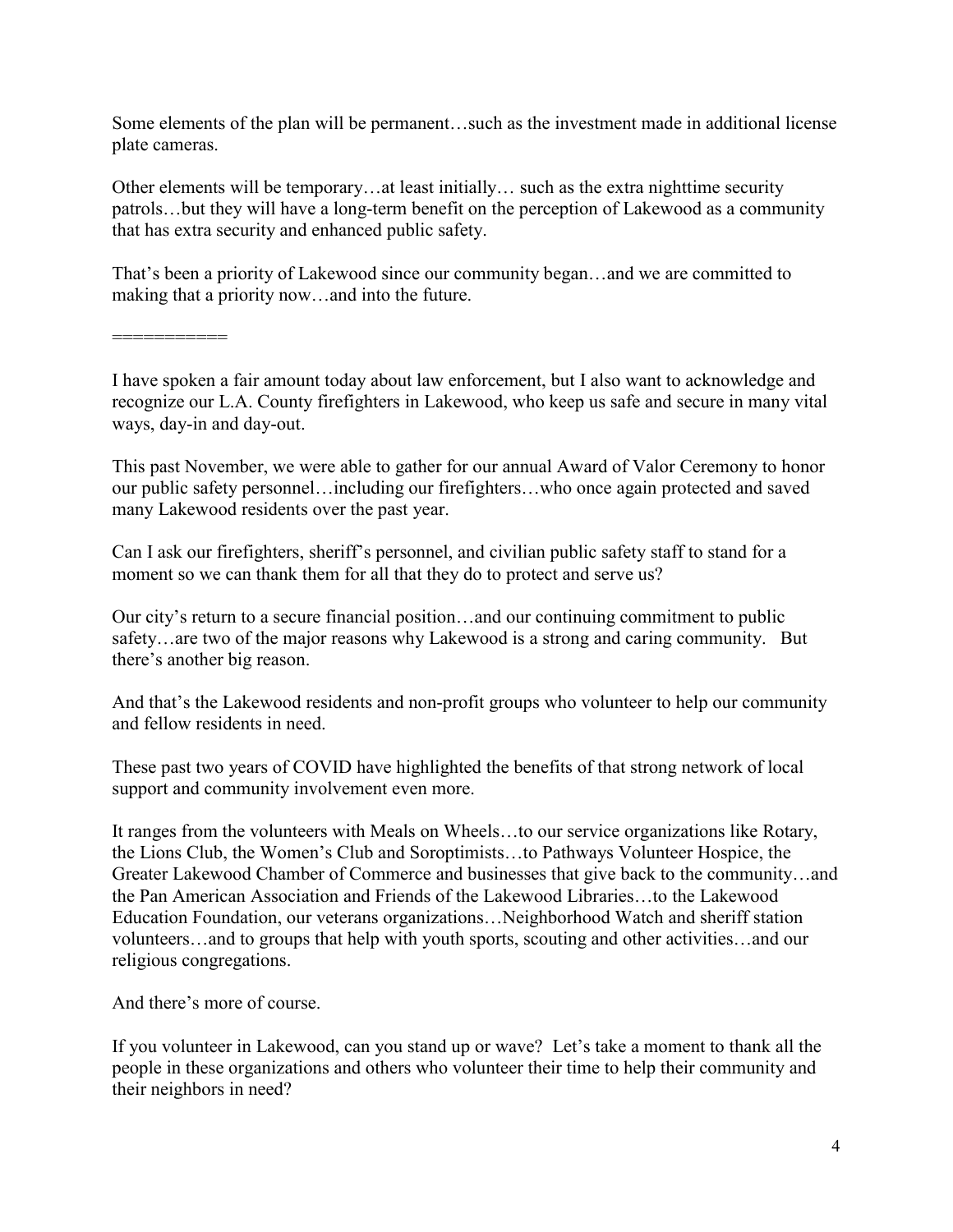-----------------

Lakewood is a strong, caring community because we're fortunate and blessed to be the home to so many caring individuals, businesses and organizations who voluntarily give their time and their energy…and by doing so, do good things for their community and their neighbors.

But there's room for more good work to be done.

As you heard from CityTV, my council colleagues and I worked this past year to create a series of short videos to publicize what our Lakewood community groups do…and to encourage other residents to think about volunteering whatever time they can to help.

Our video series is called "Connect with a Caring Community." Look for it and for ideas on volunteering and making Lakewood even better at [www.lakewoodcity.org/volunteer.](http://www.lakewoodcity.org/volunteer)

So, I've talked about the strengths and positive aspects of Lakewood. But we do have problems…and we do face challenges.

One of them is the ongoing threat from the state government to force dense housing on Lakewood and communities throughout California.

Another is from a change in the way that crime is prosecuted…or should I say, "not prosecuted"…by L.A. County District Attorney, George Gascon.

On the Lakewood City Council, we're not taking either of these problems or challenges lightly.

As you may know, our City Council just took a very rare …but unfortunately very necessary vote of "no confidence" in District Attorney George Gascon.

We did so only after researching what his new policies are doing on the ground in Lakewood…and after meeting with him and his leadership team multiple times to explain our concerns and offering him an opportunity to explain his policies.

Thirty-four cities in Los Angeles County have now passed "no confidence" votes on D.A. George Gascon…and a recall election is being organized, so there is more to come on this matter.

In Lakewood, we have faced problems and challenges like these before and we always do our homework before speaking out. But once we do, we are not shy about making sure that the interests of our community are heard.

We are known in Sacramento as one of the most vocal cities our size in terms of speaking up on legislative issues affecting local communities. And we're proud of that.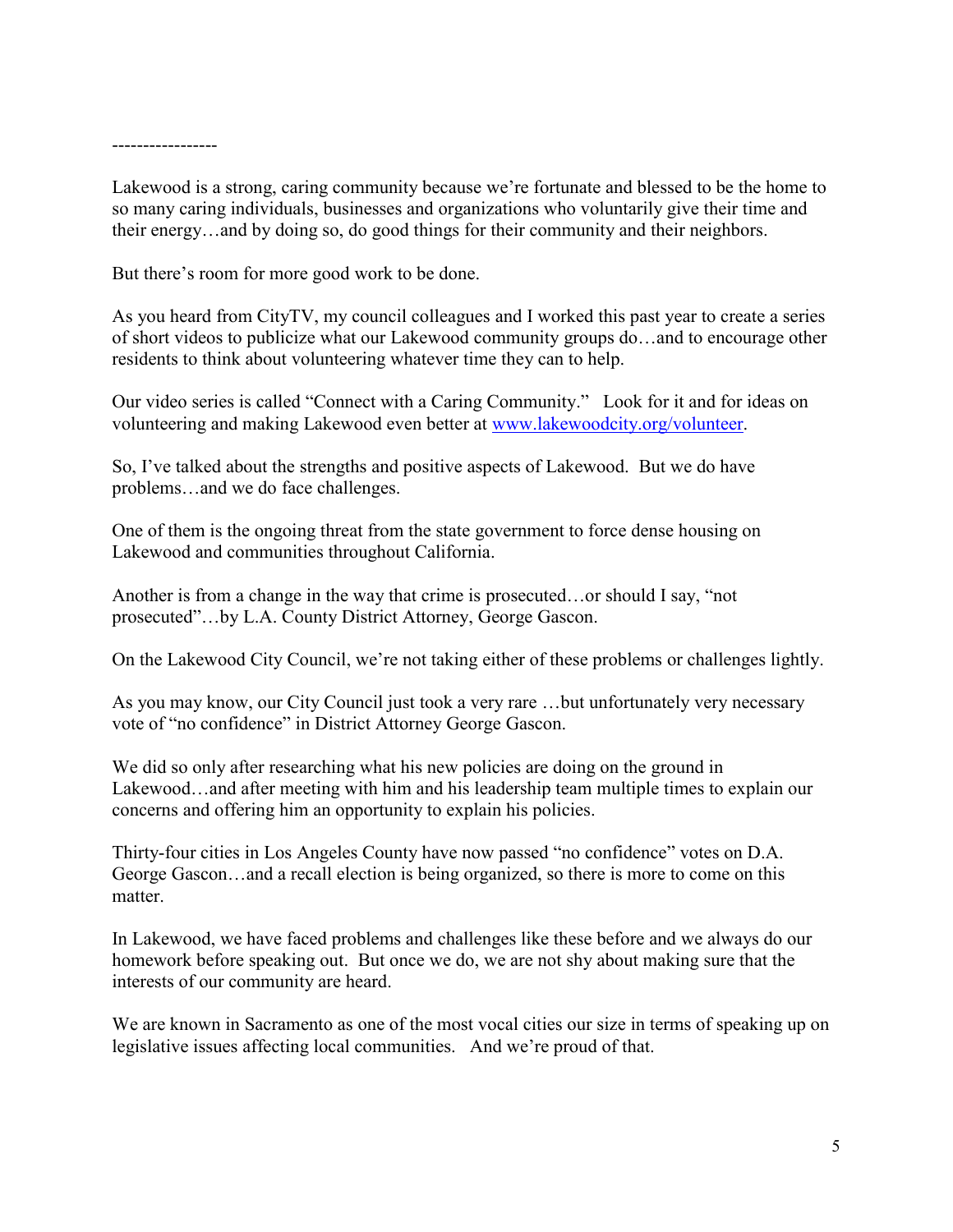We know that legislators and policy-makers hear from other interests in these debates, but we want to make sure they never stop hearing from Lakewood …and that we never stop advocating to protect the quality of life that our residents themselves have worked so hard to enjoy in Lakewood. We owe that to our residents, don't we?

==========

And we are always looking for new ways to stay in touch with Lakewood residents. We have a weekly eMagazine with updates on city issues that over 38,000 residents subscribe to. That's one of the largest participation rates in the state.

We also have a smart phone app that more and more residents are using to submit service requests.

We also completed a major redesign of our website this past year, making it even more userfriendly and allowing residents and businesses to engage more with the City online.

And new this year, the city is starting a regular public opinion poll that residents and business community members can take part in. It will include different questions every one to two months, with the promise that it will always be a short, one-minute survey, so it will be easy to participate in.

An independent company, FlashVote, will conduct the survey so that people can be candid…and their individual answers and identity will be kept confidential. It will be a great, new way for our City Council and city staff to stay even more up to date on what the priorities, ideas and concerns are of our residents and business community members.

There's a banner that we have mounted on street light poles across the city. It reads "Lakewood: Great Ideas Last For Generations."

It was developed for our  $55<sup>th</sup>$  anniversary in 2009, and the message is timeless.

Those great ideas include safe and friendly residential neighborhoods where families can raise their children…where grandparents can retire and take their grandkids for walks…where people of all ages have opportunities for recreation and fun…where business owners and entrepreneurs are welcomed into the community…where public safety professionals and volunteers are recognized for their service…and where kindness, respect, diversity and inclusion are honored and celebrated…most recently at Lakewood's newest event, the Fest-of-All.

We are all blessed and fortunate to live or work in a city like Lakewood that embraces these great ideas…and that works hard to remain a community where these ideas and values can flourish.

Our city is not without its challenges, but our strength and caring nature as a community put us in a very good place to meet those problems head on, as generations of Lakewood residents have before us.